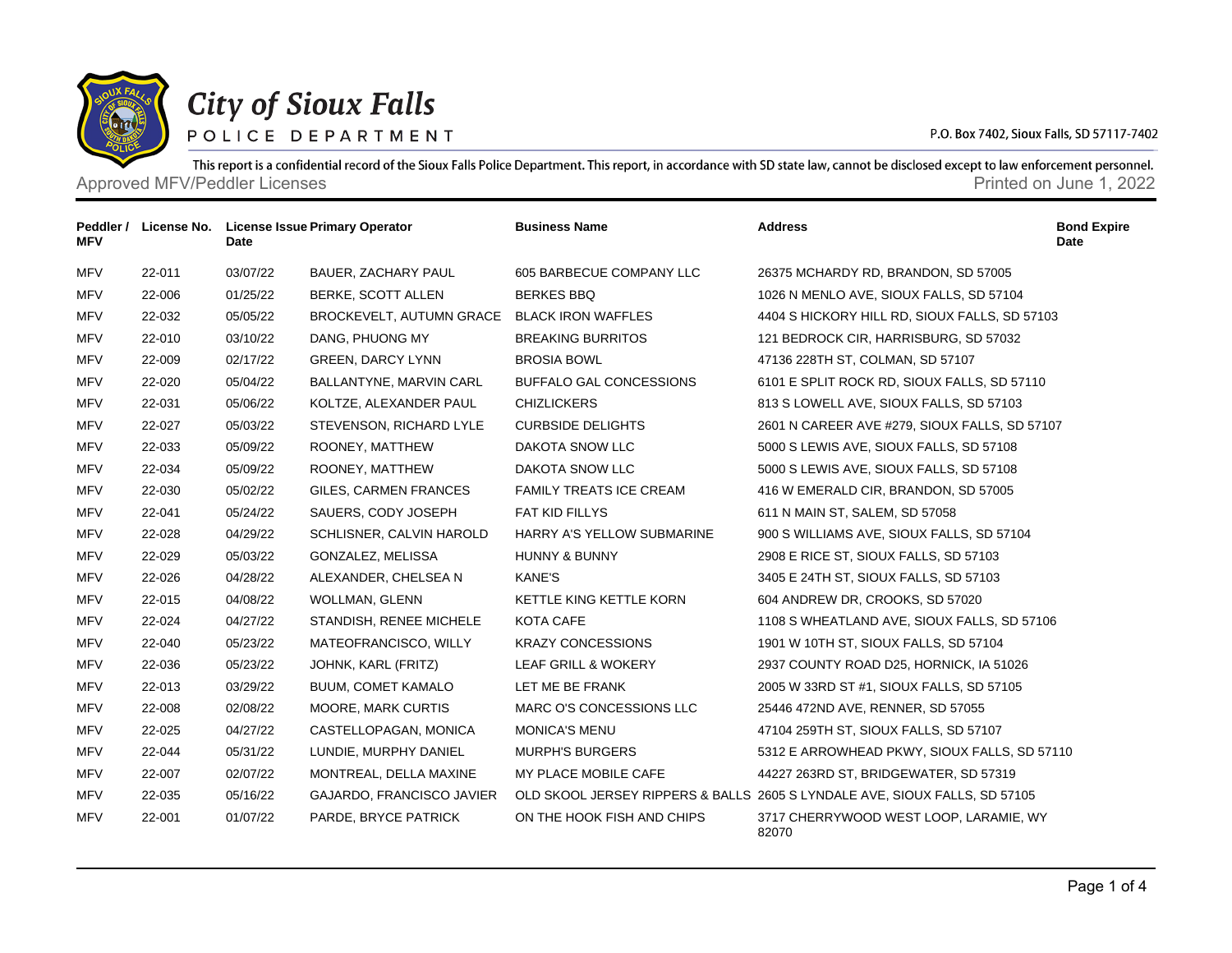| Peddler /<br><b>MFV</b> | <b>License No.</b> | Date     | License Issue Primary Operator                | <b>Business Name</b>            | <b>Address</b>                                                             | <b>Bond Expire</b><br>Date |
|-------------------------|--------------------|----------|-----------------------------------------------|---------------------------------|----------------------------------------------------------------------------|----------------------------|
| <b>MFV</b>              | 22-023             | 04/25/22 | RIEGER, BRIAN KEITH                           | <b>PA &amp; SONS LLC</b>        | 3012 S NORTON AVE, SIOUX FALLS, SD 57105                                   |                            |
| MFV                     | 22-037             | 05/18/22 | ESSER, LISA RENEE                             |                                 | PAPA WOODY'S WOOD FIRED PIZZA INC775 N PHILLIPS AVE, SIOUX FALLS, SD 57104 |                            |
| <b>MFV</b>              | 22-004             | 01/07/22 | PROMES, MARK ANTHONY                          | <b>PRO SERVICES VENDING LLC</b> | 1004 S CHARLOTTE CIR, SIOUX FALLS, SD 57103                                |                            |
| <b>MFV</b>              | 22-003             | 01/07/22 | PROMES, MARK ANTHONY                          | <b>PRO SERVICES VENDING LLC</b> | 1004 S CHARLOTTE CIR, SIOUX FALLS, SD 57103                                |                            |
| <b>MFV</b>              | 22-016             | 04/21/22 | ROZEBOOM, SHANIA JEAN                         | RAINY DAY COFFEE CO.            | 29195 480TH AVE, HUDSON, SD 57034                                          |                            |
| <b>MFV</b>              | 22-017             | 04/15/22 | NAVARRETE, RODOLFO MICHAEL RUDY M NAVARRETE'S |                                 | 303 N BLAUVELT AVE, SIOUX FALLS, SD 57103                                  |                            |
| <b>MFV</b>              | 22-019             | 04/19/22 | PAREDESVALDEZ, NASLY                          | SABORES 502 LLC                 | 620 S REGAL PL, SIOUX FALLS, SD 57106                                      |                            |
| <b>MFV</b>              | 22-038             | 05/20/22 | SCHROEDER, ALAN RICHARD                       | <b>SCHROEDERS SNAK SHAK</b>     | 202 E 1ST AVE, MT VERNON, SD 57363                                         |                            |
| <b>MFV</b>              | 22-014             | 04/01/22 | STONE, JEFFREY ALLEN                          | STONE'S FAMOUS KETTLE CORN      | 46202 W SHORE PL, HARTFORD, SD 57033                                       |                            |
| <b>MFV</b>              | 22-022             | 04/22/22 | SILVARODRIGUEZ, MIGUEL                        | TAQUERIA JUANITA                | 5601 W PARAKEET PL, SIOUX FALLS, SD 57107                                  |                            |
| <b>MFV</b>              | 22-012             | 03/22/22 | SANCHEZ, AURELIO MENDOZA                      | <b>TAQUERIA SANCHEZ</b>         | 1212 E 10TH ST, SIOUX FALLS, SD 57103                                      |                            |
| <b>MFV</b>              | 22-002             | 01/04/22 | FINK, BRANDY LANE                             | TASTY TREATS ICE CREAM TRUCK    | 715 N LINDA AVE, SIOUX FALLS, SD 57103                                     |                            |
| <b>MFV</b>              | 22-043             | 05/25/22 | BRAUER, MANEEGAN                              | THAI DAKOTA                     | 47583 271ST ST, HARRISBURG, SD 57032                                       |                            |
| MFV                     | 22-018             | 04/20/22 | MARSHALL, DEAN WILLIAM, JR                    | THE BIG ORANGE TRUCK LLC        | 407 CLAUDIA AVE, HARRISBURG, SD 57032                                      |                            |
| MFV                     | 22-039             | 05/20/22 | BENNING, DARIN DUANE                          | THE HANGOVER HUT LLC            | 925 N CALEB AVE, SIOUX FALLS, SD 57103                                     |                            |
| <b>MFV</b>              | 22-021             | 04/22/22 | BARBOSA, VALENTIN                             | VALS GRILL ON WHEELS            | 6713 W 61ST ST, SIOUX FALLS, SD 57106                                      |                            |
| <b>MFV</b>              | 22-005             | 01/11/22 | LEWIS, SAMANTHA SADIE                         | <b>WINDY CITY BITES</b>         | 301 N WHITNI LN, SIOUX FALLS, SD 57107                                     |                            |
| <b>MFV</b>              | 22-042             | 05/23/22 | LEWIS, DASHAWN                                | <b>WINDY CITY BITES</b>         | 301 N WHITNI LN, SIOUX FALLS, SD 57107                                     |                            |

**MFV Total: 44**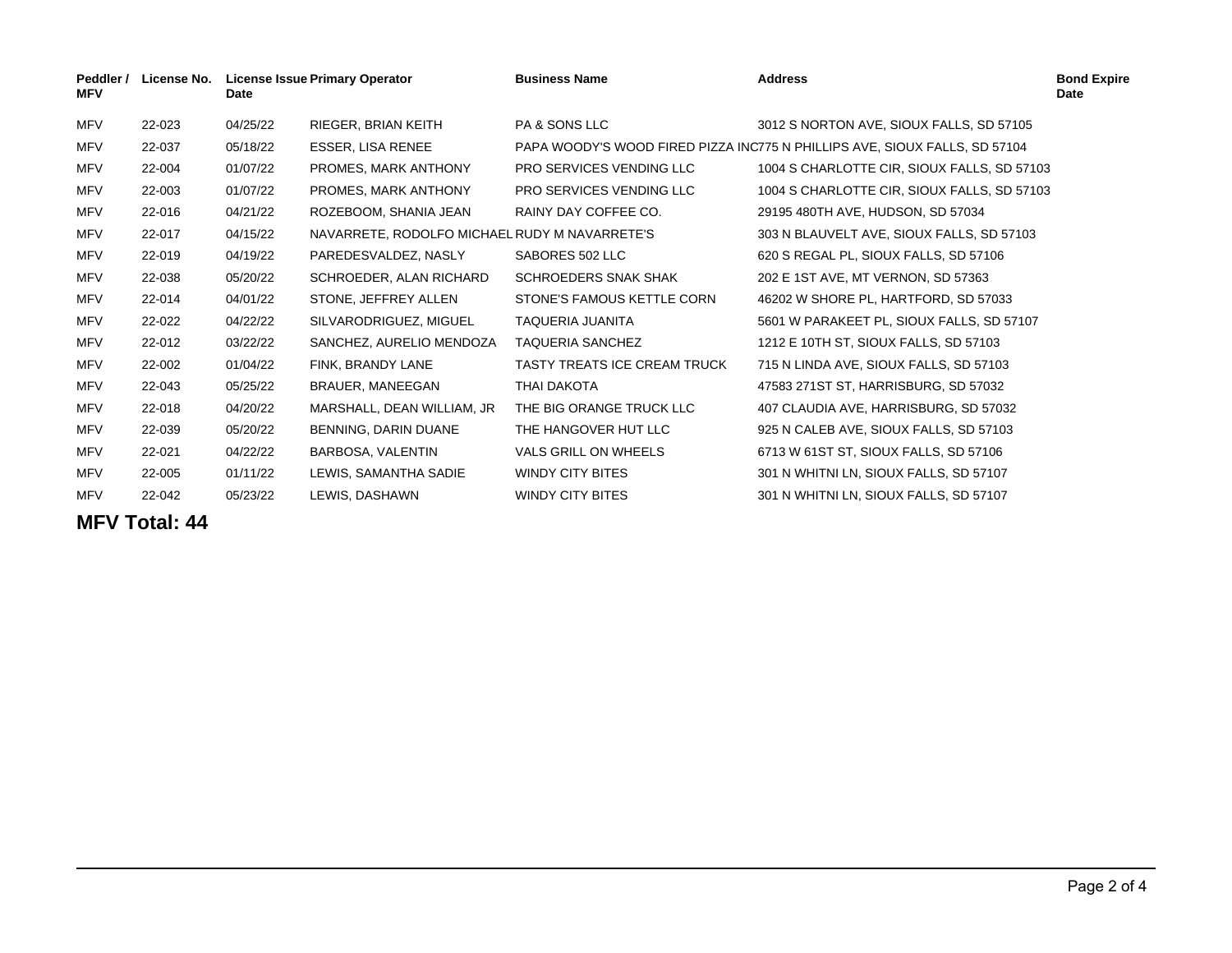| <b>MFV</b> | Peddler / License No. | Date     | <b>License Issue Primary Operator</b>               | <b>Business Name</b>                                    | <b>Address</b>                                       | <b>Bond Expire</b><br>Date |
|------------|-----------------------|----------|-----------------------------------------------------|---------------------------------------------------------|------------------------------------------------------|----------------------------|
| Peddler    | 2022-003              | 11/30/21 | CARTER, BRETT ROBERT                                | CLARITY TELECOM LLC DBA VAST                            | E TUFTS AVE, DENVER, CO 80237                        | 09/29/22                   |
| Peddler    | 2022-007              | 12/28/21 | LARSON, JEFFREY DANIEL                              | CLARITY TELECOM LLC DBA VAST                            | E TUFTS AVE, DENVER, CO 80237                        | 09/29/22                   |
| Peddler    | 2022-008              | 01/01/22 | <b>BJORNEBO, JUSTIN MARK</b>                        | <b>CLARITY TELECOM LLC DBA VAST</b>                     | 7979 E TUFTS AVE STE 850, DENVER, CO 80237           | 09/29/22                   |
| Peddler    | 2022-014              | 01/11/22 | WELDON, ARLENE TIFFANY                              | CLARITY TELECOM LLC DBA VAST                            | 7979 E TUFTS AVE STE 850, DENVER, CO 80237           | 09/29/22                   |
| Peddler    | 2022-013              | 01/13/22 | <b>BROCKEY, GRANT ANDREW</b>                        | CLARITY TELECOM LLC DBA VAST                            | 7979 E TUFTS AVE STE 850, DENVER, CO 80237           | 09/29/22                   |
| Peddler    | 2022-037              | 04/05/22 | <b>BLACK, SAMUEL DAVID</b>                          | CLARITY TELECOM LLC DBA VAST                            | 7979 E TUFTS AVE STE 850, DENVER, CO 80237           | 09/29/22                   |
| Peddler    | 2022-039              | 04/20/22 | SCHULTZ, JACKSON LYAL                               | <b>CLARITY TELECOM LLC, DBA: VAST</b>                   | 5100 S BROADBAND LN, SIOUX FALLS, SD 57108 09/29/22  |                            |
| Peddler    | 2022-050              | 05/11/22 | KIMLICKA, MARIE CHRISTINE                           | CLARITY TELECOM LLC, DBA: VAST                          | 5100 S BROADBAND LN, SIOUX FALLS, SD 57108 09/29/22  |                            |
| Peddler    | 2022-051              | 05/11/22 | BEUTLER, MICHAEL MARTIN                             | CLARITY TELECOM LLC, DBA: VAST                          | 5100 S BROADBAND LN, SIOUX FALLS, SD 57108 09/29/22  |                            |
| Peddler    | 2022-054              | 05/25/22 | GREVENGOED, JULIEN                                  | CLARITY TELECOM LLC DBA VAST                            | 5100 S BROADBAND LN, SIOUX FALLS, SD 57108 09/29/22  |                            |
| Peddler    | 2022-055              | 05/25/22 |                                                     | BENZ, THOMAS JOSEPH HUBERT CLARITY TELECOM LLC DBA VAST | 5100 S BROADBAND LN, SIOUX FALLS, SD 57108 09/29/22  |                            |
| Peddler    | 2022-012              |          | GORCZYNSKI, ETHAN PHILLIP                           | CLARITY TELECOM LLC DBA VAST                            | 7979 E TUFTS AVE STE 850, DENVER, CO 80237 09/29/22  |                            |
| Peddler    | 2022-011              |          | MULTHAUP, CASEY ALLEN                               | CLARITY TELECOM LLC DBA VAST                            | 7979 E TUFTS AVE STE 850, DENVER, CO 80237 09/29/22  |                            |
| Peddler    | 2022-041              | 04/27/22 | DOTSON, GORDON HARRISON, IV DEFEND PEST SOLUTIONS   |                                                         | 3200 E WOODSEDGE ST, SIOUX FALLS, SD 57108 04/22/23  |                            |
| Peddler    | 2022-042              | 04/27/22 | <b>EWELL, STEVEN TYLER</b>                          | DEFEND PEST SOLUTIONS                                   | 3200 E WOODSEDGE ST, SIOUX FALLS, SD 57108 04/22/23  |                            |
| Peddler    | 2022-045              | 05/05/22 | GIAN, JUSTIN ANDREW                                 | FABIAN SEAFOOD CO                                       | 2500 W 12TH ST, SIOUX FALLS, SD 57104                | 12/31/22                   |
| Peddler    | 2022-052              |          | MONTOYA, FERNANDO                                   | FISHERS OF MEN FOODS, INC.                              | 4610 RETAMA DR, LAREDO, TX 78041                     |                            |
| Peddler    | 2022-053              |          | CARRASCO, PABLO                                     | FISHERS OF MEN FOODS, INC.                              | 4610 RETAMA DR, LAREDO, TX 78041                     |                            |
| Peddler    | 2022-002              |          | HAIAR, JENNIFER KAY                                 | IV CLUB LLC                                             | 7600 S MINNESOTA AVE, SIOUX FALLS, SD 57108 02/16/23 |                            |
| Peddler    | 2022-006              | 12/15/21 | JOHANNESON, JAMES PAUL                              | JAMEYS MASSAGE THERAPY LLC                              | 2000 W 42ND ST B, SIOUX FALLS, SD 57105              | 05/25/22                   |
| Peddler    | 2022-005              | 12/14/21 | STOEBNER, NOAH JAMES                                | MIDCONTINENT COMMUNICATIONS                             | 3901 N LOUISE AVE, SIOUX FALLS, SD 57107             |                            |
| Peddler    | 2022-009              | 01/01/22 | PACK, JUSTIN ALAN                                   | MIDCONTINENT COMMUNICATIONS                             | 3901 N LOUISE AVE, SIOUX FALLS, SD 57107             |                            |
| Peddler    | 2022-005              | 01/01/22 | STOEBNER, NOAH JAMES                                | MIDCONTINENT COMMUNICATIONS                             | 3901 N LOUISE AVE, SIOUX FALLS, SD 57107             |                            |
| Peddler    | 2022-031              | 03/22/22 | EDWARDS, STEPHEN JAMES                              | MIDWEST DISTRIBUTING INC.                               | 118 S HIGH AVE, AMES, IA 50014                       | 03/01/21                   |
| Peddler    | 2022-032              | 03/22/22 | POLAK, JUSTIN JAMES                                 | MIDWEST DISTRIBUTING INC.                               | 118 S HIGH AVE, AMES, IA 50014                       | 03/01/21                   |
| Peddler    | 2022-029              | 03/22/22 | BRAMBLE, JESSICA ASHLEY                             | MIDWEST DISTRIBUTING INC.                               | 118 S HIGH AVE, AMES, IA 50014                       | 03/01/21                   |
| Peddler    | 2022-030              | 03/22/22 | DALEY, MATTHEW SCOTT                                | MIDWEST DISTRIBUTING INC.                               | 118 S HIGH AVE, AMES, IA 50014                       | 03/01/21                   |
| Peddler    | 2022-028              | 03/22/22 | ATACK, TONG MANUT                                   | MIDWEST DISTRIBUTING INC.                               | 118 S HIGH AVE, AMES, IA 50014                       | 03/01/21                   |
| Peddler    | 2022-033              | 03/23/22 | <b>OCLAIR, RYAN MICHAEL</b>                         | MIDWEST DISTRIBUTING INC.                               | 118 S HIGH AVE, AMES, IA 50014                       | 03/01/21                   |
| Peddler    | 2022-034              | 03/23/22 | SAMPERS, DANIEL RICHARD                             | MIDWEST DISTRIBUTING INC.                               | 118 S HIGH AVE, AMES, IA 50014                       | 03/01/21                   |
| Peddler    | 2022-035              | 03/25/22 | EVANS, STRATTON ALEXANDER MIDWEST DISTRIBUTING INC. |                                                         | 118 S HIGH AVE, AMES, IA 50014                       | 03/01/23                   |
| Peddler    | 2022-027              | 03/25/22 | SHIKE, EVAN WILLIAM                                 | MIDWEST DISTRIBUTING INC.                               | 118 S HIGH AVE, AMES, IA 50014                       | 03/01/22                   |
| Peddler    | 2022-036              | 03/25/22 | HARDEN, SHANICE L                                   | MIDWEST DISTRIBUTING INC.                               | 118 S HIGH AVE, AMES, IA 50014                       | 03/01/21                   |